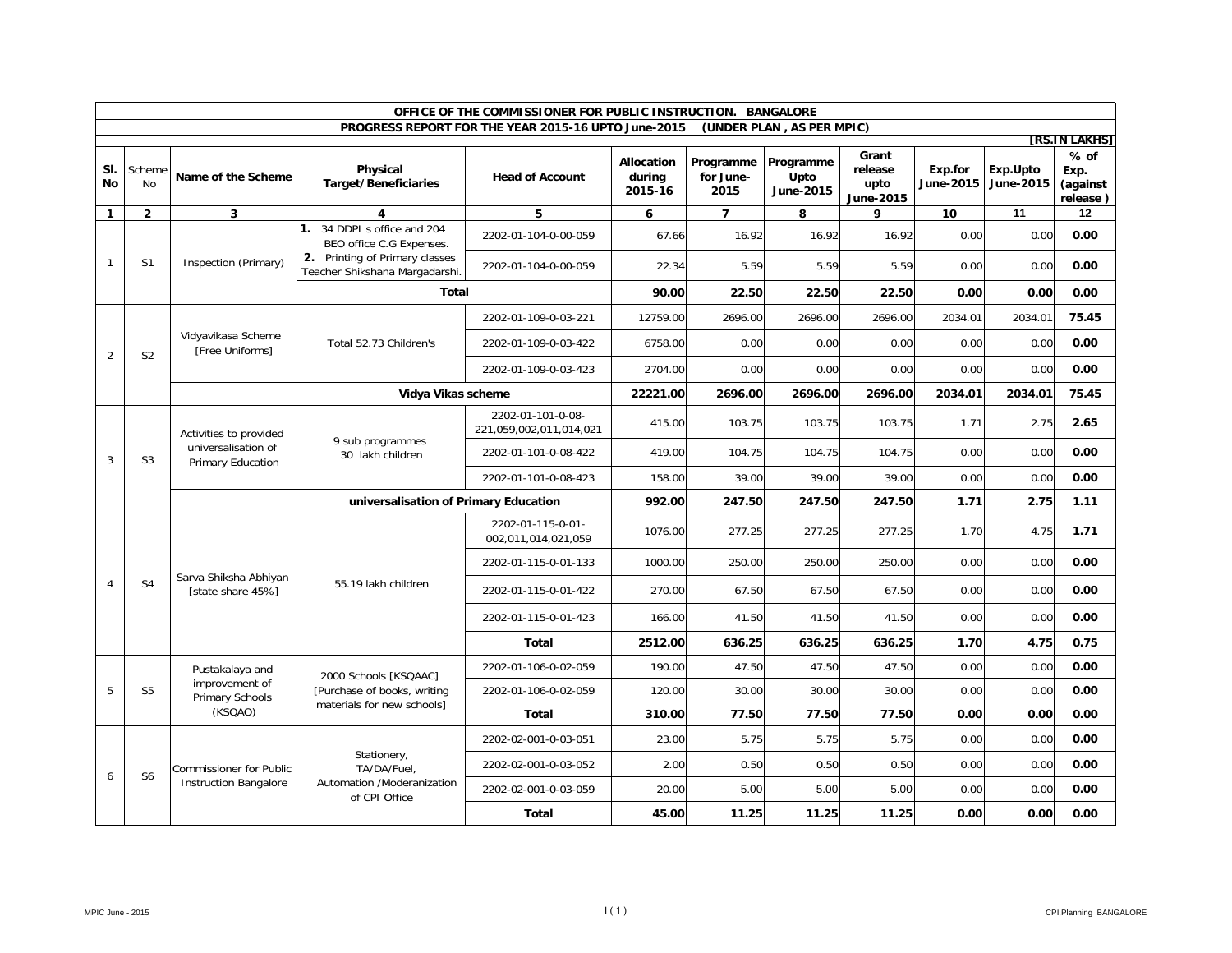| SI.<br>No      | Scheme<br>No   | Name of the Scheme                                                                                             | Physical<br><b>Target/Beneficiaries</b>                                                  | <b>Head of Account</b> | Allocation<br>during<br>2015-16 | Programme<br>for June-<br>2015 | Programme<br>Upto<br>June-2015 | Grant<br>release<br>upto<br>June-2015 | Exp.for<br><b>June-2015</b> | Exp.Upto<br>June-2015 | $%$ of<br>Exp.<br>(against<br>release) |
|----------------|----------------|----------------------------------------------------------------------------------------------------------------|------------------------------------------------------------------------------------------|------------------------|---------------------------------|--------------------------------|--------------------------------|---------------------------------------|-----------------------------|-----------------------|----------------------------------------|
| $\mathbf{1}$   | $\overline{2}$ | 3                                                                                                              | 4                                                                                        | 5                      | 6                               | $\overline{7}$                 | 8                              | 9                                     | 10                          | 11                    | 12                                     |
|                |                |                                                                                                                |                                                                                          | 2202-02-001-0-05-041   | 10.00                           | 2.50                           | 2.50                           | 2.50                                  | 0.00                        | 0.00                  | 0.00                                   |
|                |                |                                                                                                                |                                                                                          | 2202-02-001-0-05-051   | 43.00                           | 10.75                          | 10.75                          | 10.75                                 | 1.92                        | 1.92                  | 17.86                                  |
|                |                | Additional                                                                                                     | Stationery,                                                                              | 2202-02-001-0-05-052   | 3.00                            | 0.75                           | 0.75                           | 0.75                                  | 0.00                        | 0.00                  | 0.00                                   |
| $\overline{7}$ | S7             | <b>Commissioner for Public</b><br>Instruction                                                                  | TA/DA/Fuel,<br>Automation /Moderanization                                                | 2202-02-001-0-05-059   | 50.00                           | 12.50                          | 12.50                          | 12.50                                 | 0.00                        | 0.00                  | 0.00                                   |
|                |                | Gulbarga                                                                                                       | of ACPI Office                                                                           | 2202-02-001-0-05-071   | 30.00                           | 7.50                           | 7.50                           | 7.50                                  | 0.00                        | 0.00                  | 0.00                                   |
|                |                |                                                                                                                |                                                                                          | 2202-02-001-0-05-195   | 14.00                           | 3.50                           | 3.50                           | 3.50                                  | 0.00                        | 0.00                  | 0.00                                   |
|                |                |                                                                                                                |                                                                                          | <b>Total</b>           | 150.00                          | 37.50                          | 37.50                          | 37.50                                 | 1.92                        | 1.92                  | 5.12                                   |
|                |                |                                                                                                                |                                                                                          | 2202-02-101-0-00-041   | 10.00                           | 2.50                           | 2.50                           | 2.50                                  | 1.00                        | 1.00                  | 40.00                                  |
|                | S <sub>8</sub> | Additional<br><b>Commissioner for Public</b><br>Instruction<br>Dharawada                                       | Stationery,<br>TA/DA/Fuel,<br>Automation /Moderanization<br>of ACPI Office               | 2202-02-101-0-00-051   | 25.00                           | 6.25                           | 6.25                           | 6.25                                  | 3.00                        | 3.00                  | 48.00                                  |
| 8              |                |                                                                                                                |                                                                                          | 2202-02-101-0-00-059   | 15.00                           | 3.75                           | 3.75                           | 3.75                                  | 2.00                        | 2.00                  | 53.33                                  |
|                |                |                                                                                                                |                                                                                          | <b>Total</b>           | 50.00                           | 12.50                          | 12.50                          | 12.50                                 | 6.00                        | 6.00                  | 48.00                                  |
|                | S <sub>9</sub> | Inspection (Secondary)                                                                                         | Progress Cards to 9 & 10 std.<br>3.5 Lakh, Magzines 10,000<br>Printing of Secodary Gudie | 2202-02-101-0-00-041   | 18.00                           | 4.50                           | 4.50                           | 4.50                                  | 0.00                        | 0.00                  | 0.00                                   |
| 9              |                |                                                                                                                |                                                                                          | 2202-02-101-0-00-051   | 17.00                           | 4.25                           | 4.25                           | 4.25                                  | 0.00                        | 0.00                  | 0.00                                   |
|                |                |                                                                                                                |                                                                                          | 2202-02-101-0-00-059   | 65.00                           | 16.25                          | 16.25                          | 16.25                                 | 0.00                        | 0.00                  | 0.00                                   |
|                |                |                                                                                                                |                                                                                          | Total                  | 100.00                          | 25.00                          | 25.00                          | 25.00                                 | 0.00                        | 0.00                  | 0.00                                   |
|                |                | Karnataka Secondary<br><b>Education Examination</b><br>Board - Examination<br>Fee reimbursement for<br>SC/ST's | 4,23,538 children                                                                        | 2202-02-001-0-07-059   | 300.00                          | 75.00                          | 75.00                          | 75.00                                 | 0.00                        | 0.00                  | 0.00                                   |
| 10             | S10            |                                                                                                                |                                                                                          | 2202-02-001-0-07-422   | 100.00                          | 25.00                          | 25.00                          | 25.00                                 | 0.00                        | 0.00                  | 0.00                                   |
|                |                |                                                                                                                |                                                                                          | 2202-02-001-0-07-423   | 50.00                           | 12.50                          | 12.50                          | 12.50                                 | 0.00                        | 0.00                  | 0.00                                   |
|                |                |                                                                                                                | <b>KSEEB</b>                                                                             |                        | 450.00                          | 112.50                         | 112.50                         | 112.50                                | 0.00                        | 0.00                  | 0.00                                   |
|                |                |                                                                                                                | Class rooms and BEO & DDPI                                                               | 2202-02-053-0-01-059   | 650.00                          | 162.50                         | 162.50                         | 162.50                                | 0.00                        | 0.00                  | 0.00                                   |
|                |                | Improvement of                                                                                                 | office Construction and repairs                                                          | 2202-02-053-0-01-422   | 250.00                          | 62.50                          | 62.50                          | 62.50                                 | 0.00                        | 0.00                  | 0.00                                   |
| 11             | S11            | Secondary School-<br>Construction                                                                              | & school land Aquisition                                                                 | 2202-02-053-0-01-423   | 100.00                          | 25.00                          | 25.00                          | 25.00                                 | 0.00                        | 0.00                  | 0.00                                   |
|                |                |                                                                                                                | <b>Sub Total</b>                                                                         |                        | 1000.00                         | 250.00                         | 250.00                         | 250.00                                | 0.00                        | 0.00                  | 0.00                                   |
|                |                |                                                                                                                |                                                                                          | 2202-02-107-0-05-059   | 11000.00                        | 260.00                         | 260.00                         | 260.00                                | 0.00                        | 0.00                  | 0.00                                   |
|                |                | <b>Bicycles to VIII</b>                                                                                        | 5.51 Lakh Children's                                                                     | 2202-02-107-0-05-422   | 5000.00                         | 0.00                           | 0.00                           | 0.00                                  | 0.00                        | 0.00                  | 0.00                                   |
| 12             | S12            | standards students                                                                                             |                                                                                          | 2202-02-107-0-05-423   | 2000.00                         | 0.00                           | 0.00                           | 0.00                                  | 0.00                        | 0.00                  | 0.00                                   |
|                |                |                                                                                                                | <b>Free Bicycles</b>                                                                     |                        | 18000.00                        | 260.00                         | 260.00                         | 260.00                                | 0.00                        | 0.00                  | 0.00                                   |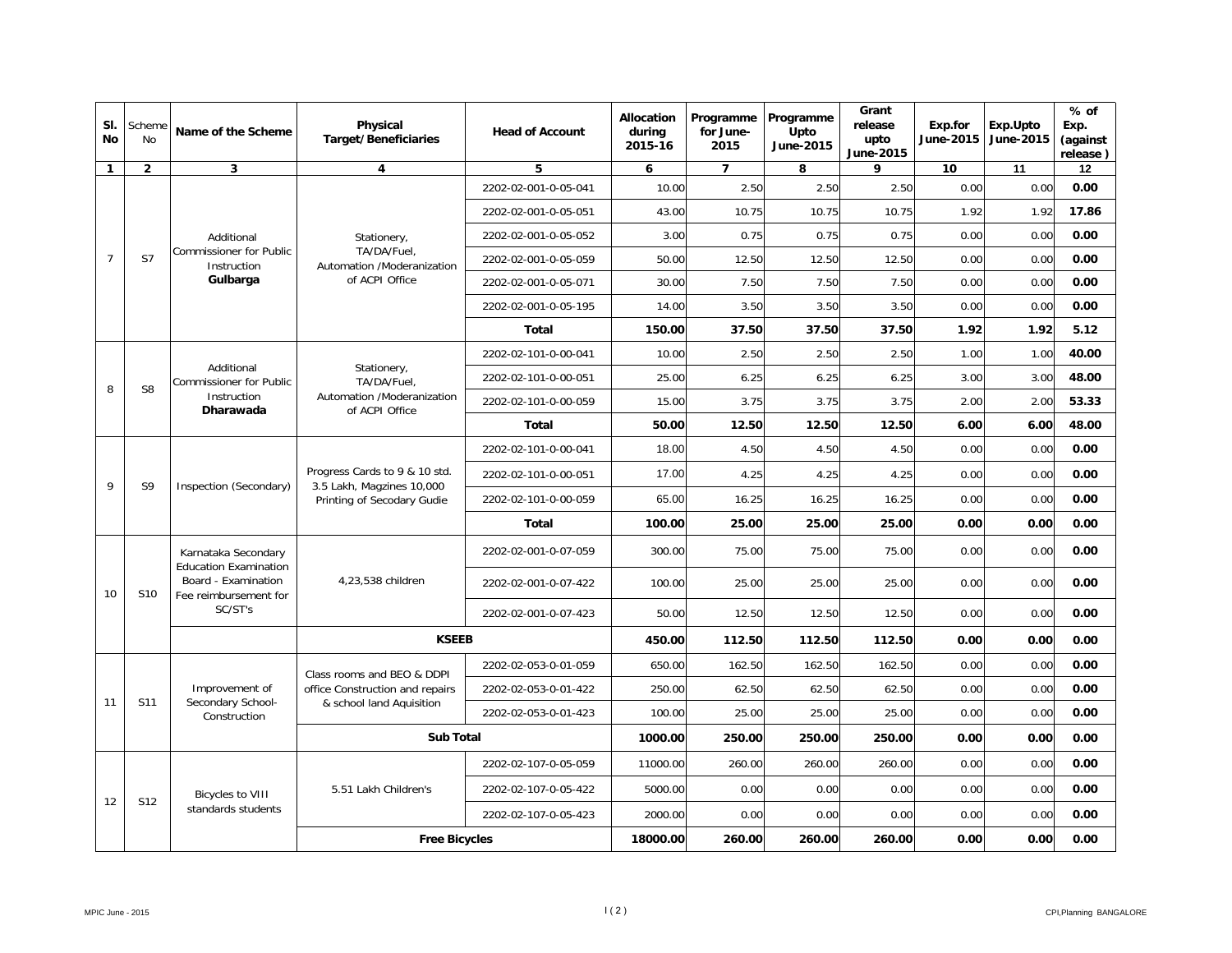| SI.<br><b>No</b> | Scheme<br><b>No</b> | Name of the Scheme                                        | Physical<br><b>Target/Beneficiaries</b>                     | <b>Head of Account</b> | <b>Allocation</b><br>during<br>2015-16                      | Programme<br>for June-<br>2015 | Programme<br>Upto<br>June-2015 | Grant<br>release<br>upto<br>June-2015 | Exp.for<br>June-2015 | Exp.Upto<br>June-2015 | $%$ of<br>Exp.<br>(against<br>release) |      |      |
|------------------|---------------------|-----------------------------------------------------------|-------------------------------------------------------------|------------------------|-------------------------------------------------------------|--------------------------------|--------------------------------|---------------------------------------|----------------------|-----------------------|----------------------------------------|------|------|
| $\mathbf{1}$     | $\overline{2}$      | 3                                                         | $\overline{\mathbf{4}}$                                     | 5                      | 6                                                           | $\overline{7}$                 | 8                              | 9                                     | 10                   | 11                    | 12                                     |      |      |
|                  |                     |                                                           | 49,114 schools - Providing<br>Basic amenities like Drinking | 2202-01-053-0-02-422   | 250.00                                                      | 62.50                          | 62.50                          | 62.50                                 | 0.00                 | 0.00                  | 0.00                                   |      |      |
| 13               | S <sub>13</sub>     | Panchsoulbhya                                             | Water, Clean Toilets.                                       | 2202-01-053-0-02-423   | 150.00                                                      | 37.50                          | 37.50                          | 37.50                                 | 0.00                 | 0.00                  | 0.00                                   |      |      |
|                  |                     |                                                           | Pancha Soulabhya                                            |                        | 400.00                                                      | 100.00                         | 100.00                         | 100.00                                | 0.00                 | 0.00                  | 0.00                                   |      |      |
|                  |                     | Reimbursement of non<br>govt fees of SC/ST                | 18.03 Lakh Children's                                       | 2202-02-107-0-03-422   | 300.00                                                      | 100.00                         | 100.00                         | 100.00                                | 0.00                 | 0.00                  | 0.00                                   |      |      |
| 14               | S14                 | students studying in<br>Govt. high schools                |                                                             | 2202-02-107-0-03-423   | 100.00                                                      | 30.00                          | 30.00                          | 30.00                                 | 0.00                 | 0.00                  | 0.00                                   |      |      |
|                  |                     | [Note Book]                                               | <b>Total</b>                                                |                        | 400.00                                                      | 130.00                         | 130.00                         | 130.00                                | 0.00                 | 0.00                  | 0.00                                   |      |      |
| 15               | S <sub>15</sub>     | <b>Bharat Seva Dal</b>                                    | Seva Dal Development Activities                             | 2202-80-800-0-30-101   | 25.00                                                       | 6.25                           | 6.25                           | 6.25                                  | 0.00                 | 0.00                  | 0.00                                   |      |      |
|                  |                     |                                                           |                                                             | <b>Total</b>           | 25.00                                                       | 6.25                           | 6.25                           | 6.25                                  | 0.00                 | 0.00                  | 0.00                                   |      |      |
|                  | S16                 | Sainik School Koodige<br>[Recurring and Non<br>Recurring] | 420 students                                                | 4202-01-202-1-04-386   | 500.00                                                      | 125.00                         | 125.00                         | 125.00                                | 0.00                 | 0.00                  | 0.00                                   |      |      |
|                  |                     |                                                           |                                                             | 2202-02-107-5-00-059   | 56.00                                                       | 14.00                          | 14.00                          | 14.00                                 | 0.00                 | 0.00                  | 0.00                                   |      |      |
| 16               |                     |                                                           |                                                             | 2202-02-107-5-00-422   | 29.00                                                       | 7.25                           | 7.25                           | 7.25                                  | 0.00                 | 0.00                  | 0.00                                   |      |      |
|                  |                     |                                                           |                                                             | 2202-02-107-5-00-423   | 16.00                                                       | 4.00                           | 4.00                           | 4.00                                  | 0.00                 | 0.00                  | 0.00                                   |      |      |
|                  |                     |                                                           | Sainik School Koodige                                       |                        | 601.00                                                      | 150.25                         | 150.25                         | 150.25                                | 0.00                 | 0.00                  | 0.00                                   |      |      |
|                  |                     |                                                           |                                                             | 4202-01-202-1-06-386   | 300.00                                                      | 75.00                          | 75.00                          | 75.00                                 | 0.00                 | 0.00                  | 0.00                                   |      |      |
|                  |                     |                                                           |                                                             | 2202-02-107-3-00-117   | 66.00                                                       | 16.50                          | 16.50                          | 16.50                                 | 0.00                 | 0.00                  | 0.00                                   |      |      |
| 17               | S17                 | Bijapur Sainik School                                     | Civil Works [Indoor and<br>Outdoor Stadium]                 | 2202-02-107-3-00-422   | 29.00                                                       | 7.25                           | 7.25                           | 7.25                                  | 0.00                 | 0.00                  | 0.00                                   |      |      |
|                  |                     |                                                           |                                                             | 2202-02-107-3-00-423   | 6.00                                                        | 1.50                           | 1.50                           | 1.50                                  | 0.00                 | 0.00                  | 0.00                                   |      |      |
|                  |                     |                                                           |                                                             | <b>Total</b>           | 401.00                                                      | 100.25                         | 100.25                         | 100.25                                | 0.00                 | 0.00                  | 0.00                                   |      |      |
|                  |                     | Kttur Rani Chennmma                                       | Civil Works [Construction,                                  | 2202-02-110-3-03-101   | 250.00                                                      | 62.50                          | 62.50                          | 62.50                                 | 0.00                 | 0.00                  | 0.00                                   |      |      |
| 18               | S18                 | School [Grant-in-aid]                                     | Reparis and Interior decoration]                            | <b>Total</b>           | 250.00                                                      | 62.50                          | 62.50                          | 62.50                                 | 0.00                 | 0.00                  | 0.00                                   |      |      |
|                  |                     | Implementation of<br>Recommendations of                   | Implementation of primery &                                 | 2202-02-109-0-20-059   | 25.00                                                       | 7.50                           | 7.50                           | 7.50                                  | 0.00                 | 0.00                  | 0.00                                   |      |      |
| 19               | S <sub>19</sub>     | Vaidyanathan<br><b>Committee Reports</b>                  |                                                             |                        | high school physical education<br>programmes implementation | <b>Total</b>                   | 25.00                          | 7.50                                  | 7.50                 | 7.50                  | 0.00                                   | 0.00 | 0.00 |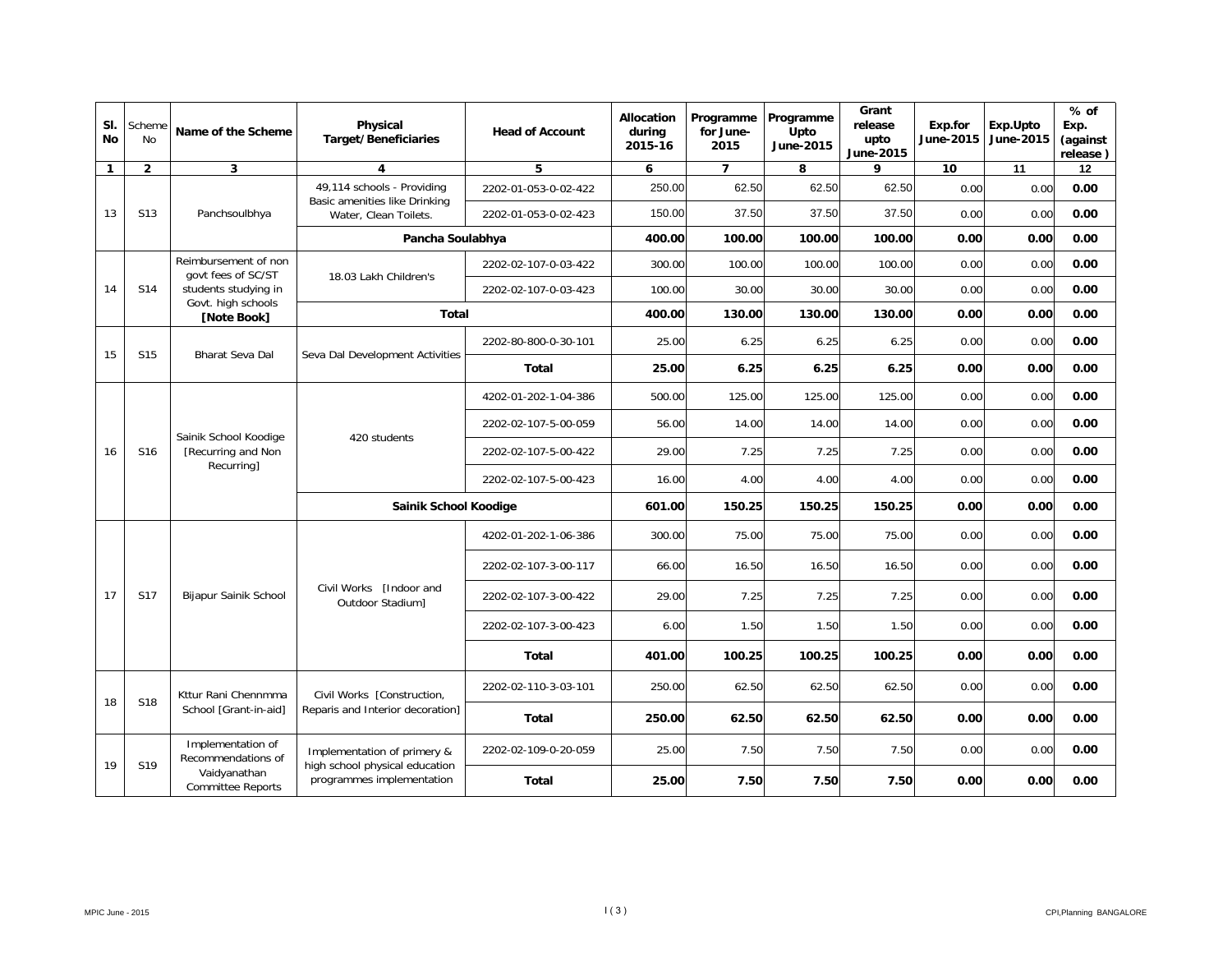| SI.<br><b>No</b> | Scheme<br><b>No</b> | Name of the Scheme                                                          | Physical<br><b>Target/Beneficiaries</b>                                       | <b>Head of Account</b>                      | <b>Allocation</b><br>during<br>2015-16 | Programme<br>for June-<br>2015 | Programme<br>Upto<br>June-2015 | Grant<br>release<br>upto<br>June-2015 | Exp.for<br>June-2015 | Exp.Upto<br>June-2015 | $%$ of<br>Exp.<br>(against<br>release) |
|------------------|---------------------|-----------------------------------------------------------------------------|-------------------------------------------------------------------------------|---------------------------------------------|----------------------------------------|--------------------------------|--------------------------------|---------------------------------------|----------------------|-----------------------|----------------------------------------|
| $\mathbf{1}$     | $\overline{2}$      | 3                                                                           | $\overline{\mathbf{4}}$                                                       | 5                                           | 6                                      | $\overline{7}$                 | 8                              | 9                                     | 10                   | 11                    | 12                                     |
| 20               | S <sub>20</sub>     | <b>Teachers Quarters</b><br>Cluster Complex in 39<br><b>Backward Taluks</b> | 9 Teachers Quarters<br>[On the Basis of PWD                                   | 4202-01-201-1-03-133                        | 800.00                                 | 200.00                         | 200.00                         | 200.00                                | 0.00                 | 0.00                  | 0.00                                   |
|                  |                     |                                                                             | <b>Teachers Quarters</b>                                                      |                                             | 800.00                                 | 200.00                         | 200.00                         | 200.00                                | 0.00                 | 0.00                  | 0.00                                   |
|                  |                     |                                                                             |                                                                               | 2202-80-800-0-35-101                        | 2980.00                                | 0.00                           | 0.00                           | 0.00                                  | 0.00                 | 0.00                  | 0.00                                   |
|                  |                     | Grant-in-Aid in<br>education                                                | Providing grants for newly<br>opened school in 2015-16                        | 2202-80-800-0-35-422                        | 1000.00                                | 0.00                           | 0.00                           | 0.00                                  | 0.00                 | 0.00                  | 0.00                                   |
| 21               | S21                 |                                                                             |                                                                               | 2202-80-800-0-35-423                        | 20.00                                  | 0.00                           | 0.00                           | 0.00                                  | 0.00                 | 0.00                  | 0.00                                   |
|                  |                     |                                                                             | <b>Total</b>                                                                  |                                             | 4000.00                                | 0.00                           | 0.00                           | 0.00                                  | 0.00                 | 0.00                  | 0.00                                   |
|                  | S22                 | Rashtriya madhyamika<br>shikshan [State Share                               | RMSA Model High Schools &<br>Girls Hostel - Buliding<br>Construction & others | 2202-02-109-0-21-002,<br>011, 014, 021, 059 | 15228.00                               | 3807.00                        | 3807.00                        | 3807.00                               | 434.78               | 457.70                | 12.02                                  |
|                  |                     |                                                                             |                                                                               | 2202-02-109-0-21-422                        | 7952.00                                | 1988.00                        | 1988.00                        | 1988.00                               | 0.00                 | 0.00                  | 0.00                                   |
|                  |                     |                                                                             |                                                                               | 2202-02-109-0-21-423                        | 2654.00                                | 663.50                         | 663.50                         | 663.50                                | 0.00                 | 0.00                  | 0.00                                   |
| 22               |                     | 25%1                                                                        |                                                                               | 4202-01-202-1-07-386                        | 17550.00                               | 0.00                           | 0.00                           | 0.00                                  | 0.00                 | 0.00                  | 0.00                                   |
|                  |                     |                                                                             |                                                                               | 4202-01-202-1-07-422                        | 450.00                                 | 112.50                         | 112.50                         | 112.50                                | 0.00                 | 0.00                  | 0.00                                   |
|                  |                     |                                                                             |                                                                               | 4202-01-202-1-07-423                        | 300.00                                 | 75.00                          | 75.00                          | 75.00                                 | 0.00                 | 0.00                  | 0.00                                   |
|                  |                     |                                                                             | <b>RMSA</b>                                                                   | 44134.00                                    | 6646.00                                | 6646.00                        | 6646.00                        | 434.78                                | 457.70               | 6.89                  |                                        |
|                  |                     |                                                                             |                                                                               | 2204-00-103-0-11-101                        | 200.00                                 | 50.00                          | 50.00                          | 50.00                                 | 0.00                 | 0.00                  | 0.00                                   |
| 23               | S <sub>23</sub>     | <b>Bharat Scouts and</b><br>Gudes                                           | <b>Bharat Scouts and Guides</b><br>Activities - Grant in aid                  | 2204-00-103-0-12-101                        | 100.00                                 | 25.00                          | 25.00                          | 25.00                                 | 0.00                 | 0.00                  | 0.00                                   |
|                  |                     |                                                                             |                                                                               | Total                                       | 300.00                                 | 75.00                          | 75.00                          | 75.00                                 | 0.00                 | 0.00                  | 0.00                                   |
| 24               | S24                 | Opening of Schools for<br>girls KGBV Model                                  | Construction of 05 New Hostels<br>+ Maintenence of 86 KKGBV                   | 2202-02-109-0-15-133                        | 3000.00                                | 750.00                         | 750.00                         | 750.00                                | 0.00                 | 0.00                  | 0.00                                   |
|                  |                     |                                                                             | <b>KKGBV Model schools</b>                                                    |                                             | 3000.00                                | 750.00                         | 750.00                         | 750.00                                | 0.00                 | 0.00                  | 0.00                                   |
| 25               | S <sub>25</sub>     | Compound wall and                                                           | Compound wall for Government                                                  | 4202-01-201-1-04--059                       | 150.00                                 | 37.50                          | 37.50                          | 37.50                                 | 0.00                 | 0.00                  | 0.00                                   |
|                  |                     | Play Ground                                                                 | <b>High School</b>                                                            | <b>Total</b>                                | 150.00                                 | 37.50                          | 37.50                          | 37.50                                 | 0.00                 | 0.00                  | 0.00                                   |
|                  |                     |                                                                             |                                                                               | 4202-01-202-1-05-132                        | 3000.00                                | 750.00                         | 750.00                         | 750.00                                | 50.00                | 50.00                 | 6.67                                   |
|                  |                     |                                                                             | 114 blocks Construction of<br>School's Class room's and                       | 4202-01-202-1-05-386                        | 5850.00                                | 4480.00                        | 4480.00                        | 4480.00                               | 350.00               | 350.00                | 7.81                                   |
| 26               | S26                 | Infrastructure facilities<br>for high schools                               | Purchase of Furnitures                                                        | 4202-01-202-1-05-422                        | 120.00                                 | 30.00                          | 30.00                          | 30.00                                 | 0.00                 | 0.00                  | 0.00                                   |
|                  |                     |                                                                             |                                                                               | 4202-01-202-1-05-423                        | 30.00                                  | 7.50                           | 7.50                           | 7.50                                  | 0.00                 | 0.00                  | 0.00                                   |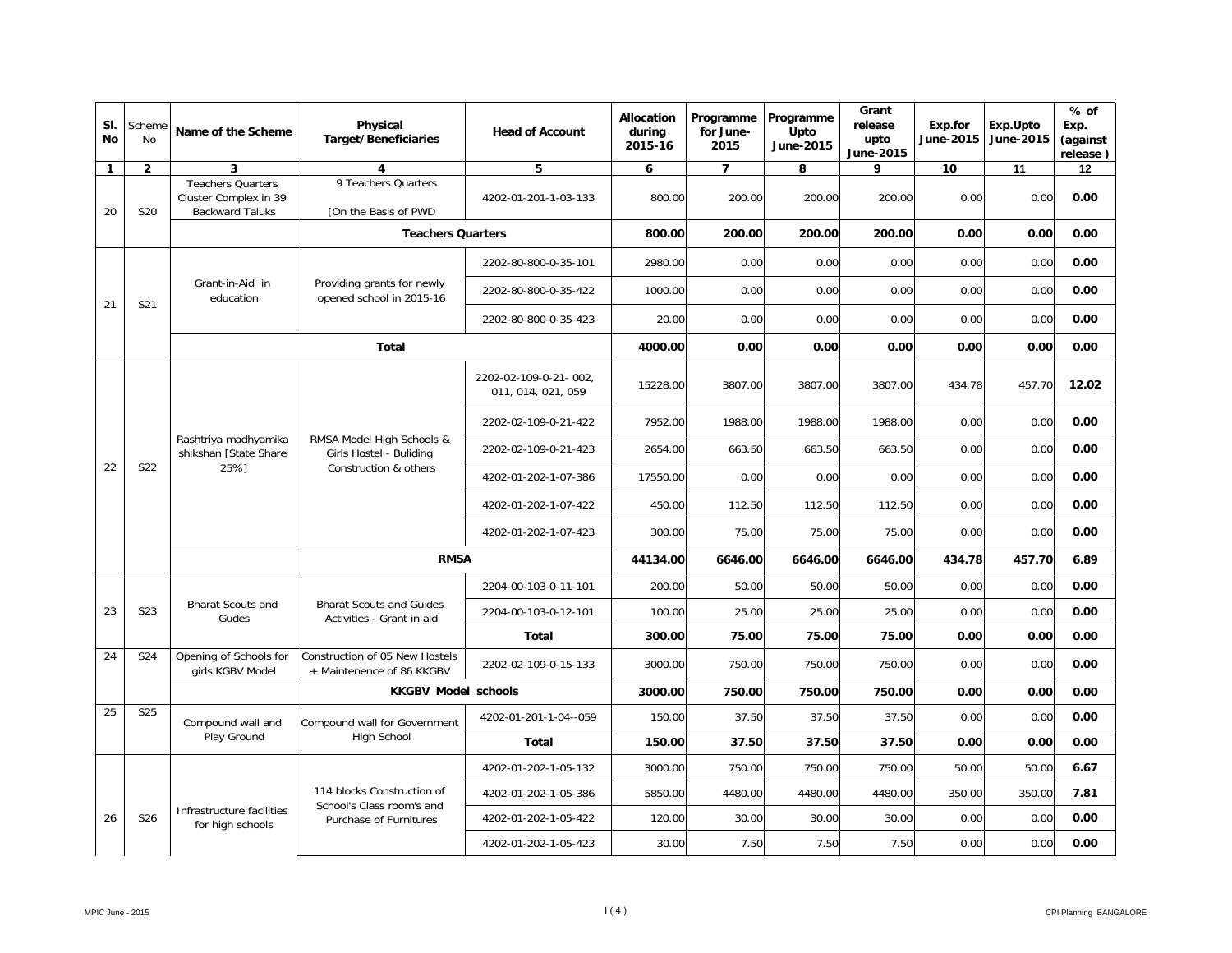| SI.<br><b>No</b> | Scheme<br>No | Name of the Scheme | Physical<br>Target/Beneficiaries   | <b>Head of Account</b> | <b>Allocation</b><br>during<br>2015-16 | for June-<br>2015 | Programme   Programme<br>Upto<br>June-2015 | Grant<br>release<br>upto<br>June-2015 | Exp.for | l Exp.Upto<br>June-2015   June-2015 | % of<br>Exp.<br>(against<br>release) |
|------------------|--------------|--------------------|------------------------------------|------------------------|----------------------------------------|-------------------|--------------------------------------------|---------------------------------------|---------|-------------------------------------|--------------------------------------|
|                  |              |                    |                                    |                        |                                        |                   |                                            |                                       | 10      |                                     | 12                                   |
|                  |              |                    | Infrastructure facility to schools |                        | 9000.00                                | 5267.50           | 5267.50                                    | 5267.50                               | 400.00  | 400.00                              | 7.59                                 |